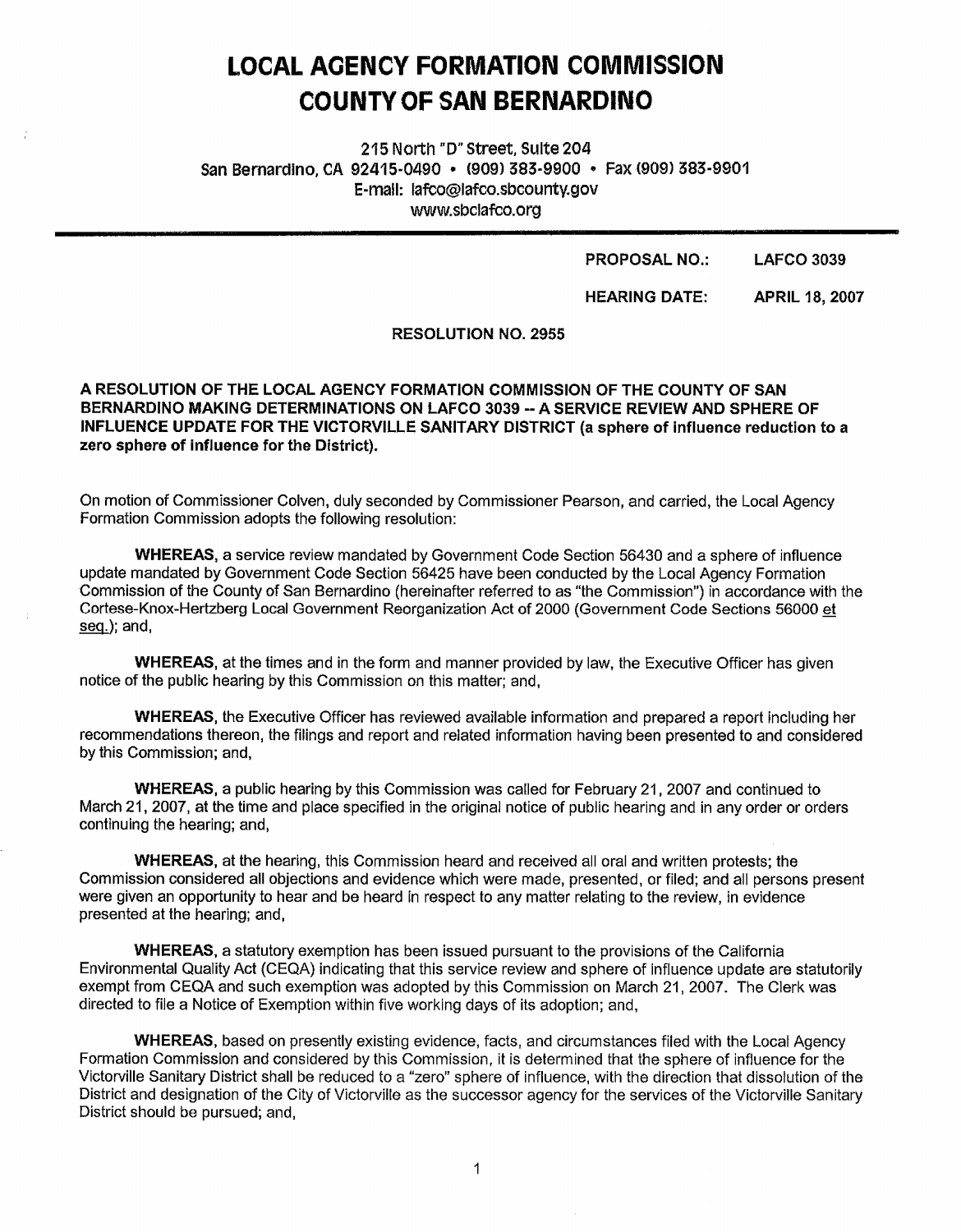### **RESOLUTION NO. 2955**

**WHEREAS,** the determinations required by Government Code Section 56430 and local Commission policy are included in the report prepared and submitted to the Commission dated February 9, 2007 and received and filed by the Commission on March 21, 2007, a complete copy of which is on file in the LAFCO office, and they are not reiterated here; and,

**WHEREAS,** the following findings are made in conformance with Government Code Section 56425 and local Commission policy:

1. Present and Planned Land Uses

The Victorville Sanitary District, a subsidiary district of the City of Victorville, provides wastewater collection facilities to the residents of the City of Victorville as well as being the Victor Valley Wastewater Reclamation Authority (VVWRA) joint powers authority member for the wastewater treatment services. The District serves over 100,000 residents and encompasses approximately 74+/- sq. miles within its existing boundaries and approximately 98 square miles within its existing sphere of influence. The present and planned land uses within the District are nearly identical with those in the City and include a range of residential, commercial and industrial uses with large areas available for development.

## 2. Present and Probable Need for Public Facilities and Services

The Victorville Sanitary District sends 8.3 million gallons per day (mgd) to the VVWRA joint wastewater treatment facility. It is anticipated that at build-out the City will send 22 mgd, exceeding the total capacity projected at the VVWRA facility, planned to be 18 mgd by 2008. The City of Victorville is planning \$13 million in capital improvements to this system in addition to system improvements required to be constructed by developers.

3. Present Capacity of Public Facilities and Adequacy of Public Services

The City of Victorville FY 2006-07 budget estimated property tax receipts for the Victorville Sanitary District at \$1,500,000 and User charges at \$5,150,000. However, there is no separate budget or audit of the District prepared to verify this information, even though as a subsidiary district such is required by law. The capacity at the sewage treatment facility operated by the VVWRA has a current capacity of 12 mgd and is projected to have 18 mgd by 2008. However, the demand for capacity at build-out is projected to be 22 mgd from the City of Victorville alone, with requirements for the County of San Bernardino, Town of Apple Valley and Hesperia Water District not known at this time. Future development of facilities, either through expansion of the current wastewater treatment plant or the development of other sited facilities is required. The City of Victorville anticipates the need for \$13 million in capital improvements in addition to the system improvements anticipated to be constructed by developers.

# 4. Social and Economic Communities of Interest

The Victorville Sanitary District's residents share social and economic interests. There are several unincorporated communities within the District's existing boundaries and sphere of influence including Baldy Mesa, Spring Valley Lake, Oro Grande and Mountain View Acres. Since the 1970's, the social and economic community of interest for the Victorville community has been defined by the joint sphere of influence assigned the City of Victorville and its subsidiary districts, including the Victorville Sanitary District, and the combined spheres of influence of the Victor Valley Water District and Baldy Mesa Water District.

- 5. Other Findings
	- A. Notice of the original hearing was published as required by law in The Sun and the Daily Press, newspapers of general circulation in the area. As required by State law and Commission policy an  $1/8<sup>th</sup>$  page legal ad was provided for this consideration.
	- B. Comments from landowners and any affected local agency have been reviewed and considered by the Commission in making its determination; and,